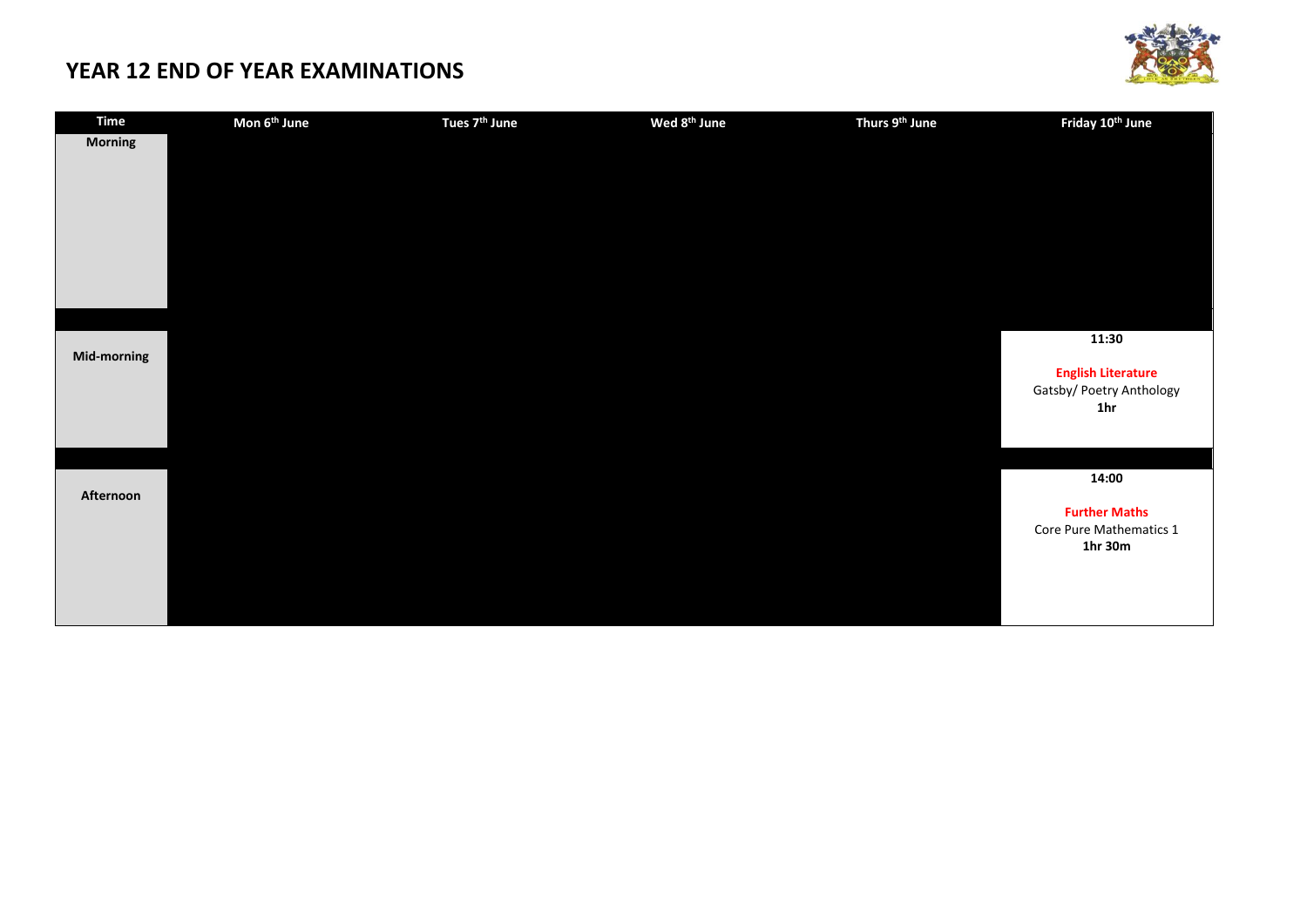

| <b>Time</b>      | Mon 13th June                     | Tues 14th June | Wed 15th June                  | Thurs 16th June                                       | Fri 17th June                                      |
|------------------|-----------------------------------|----------------|--------------------------------|-------------------------------------------------------|----------------------------------------------------|
|                  |                                   |                | 09:00                          | 09:00                                                 | 09:00                                              |
| <b>Morning</b>   |                                   |                |                                |                                                       |                                                    |
|                  |                                   |                | <b>Media Studies</b>           | <b>Physics</b>                                        | <b>Drama</b>                                       |
|                  |                                   |                | Media Products, Industries and | Modelling physics                                     | Component 3                                        |
|                  |                                   |                | Audiences                      | 1hr 30m                                               | 1 <sub>hr</sub>                                    |
|                  |                                   |                | 2hr 15m                        |                                                       |                                                    |
|                  |                                   |                |                                | <b>English Literature</b><br>Texts in shared contexts | <b>Economics</b><br>Markets and business behaviour |
|                  |                                   |                |                                | 1hr                                                   | 1hr 30m                                            |
|                  |                                   |                |                                |                                                       |                                                    |
|                  |                                   |                |                                |                                                       |                                                    |
|                  |                                   |                |                                |                                                       |                                                    |
|                  | 11:30                             |                |                                | 11:15                                                 | 11:15                                              |
| Mid-morning      |                                   |                |                                |                                                       | <b>PE</b>                                          |
|                  | <b>History</b>                    |                |                                | <b>Psychology</b>                                     | Physiological factors affecting                    |
|                  | British period study and enquiry: |                |                                | Introductory topics                                   | performance                                        |
|                  | Britain 1930-1997                 |                |                                | 2 <sub>hr</sub>                                       | 1hr 30m                                            |
|                  | 1hr 30m                           |                |                                |                                                       |                                                    |
|                  |                                   |                |                                |                                                       | <b>German</b>                                      |
|                  |                                   |                |                                |                                                       | Written response to works and                      |
|                  |                                   |                |                                |                                                       | translation                                        |
|                  |                                   |                |                                |                                                       | 1hr 40m                                            |
|                  |                                   |                |                                |                                                       |                                                    |
| <b>Afternoon</b> | 14:15                             |                | 14:15                          | 14:15                                                 | 14:15                                              |
|                  | <b>Biology</b>                    |                | <b>Maths</b>                   | <b>Computer Science</b>                               | <b>French</b>                                      |
|                  | <b>Biological processes</b>       |                | Pure Maths 1                   | Algorithms and programming                            | Writing                                            |
|                  | 1hr 30m                           |                | 1hr 30m                        | 1hr 30m                                               | 1hr 30m                                            |
|                  |                                   |                |                                |                                                       |                                                    |
|                  | <b>Computer Science</b>           |                |                                | <b>Business</b>                                       | <b>RE</b>                                          |
|                  | <b>Computer Systems</b>           |                |                                | Marketing, people and global                          | Philosophy and Ethics                              |
|                  | 1hr 30m                           |                |                                | businesses                                            | 1hr 20m                                            |
|                  |                                   |                |                                | 1hr 30m                                               |                                                    |
|                  |                                   |                |                                |                                                       | <b>Further Maths</b>                               |
|                  |                                   |                |                                |                                                       | <b>Further Statistics1</b>                         |
|                  |                                   |                |                                |                                                       | 1hr                                                |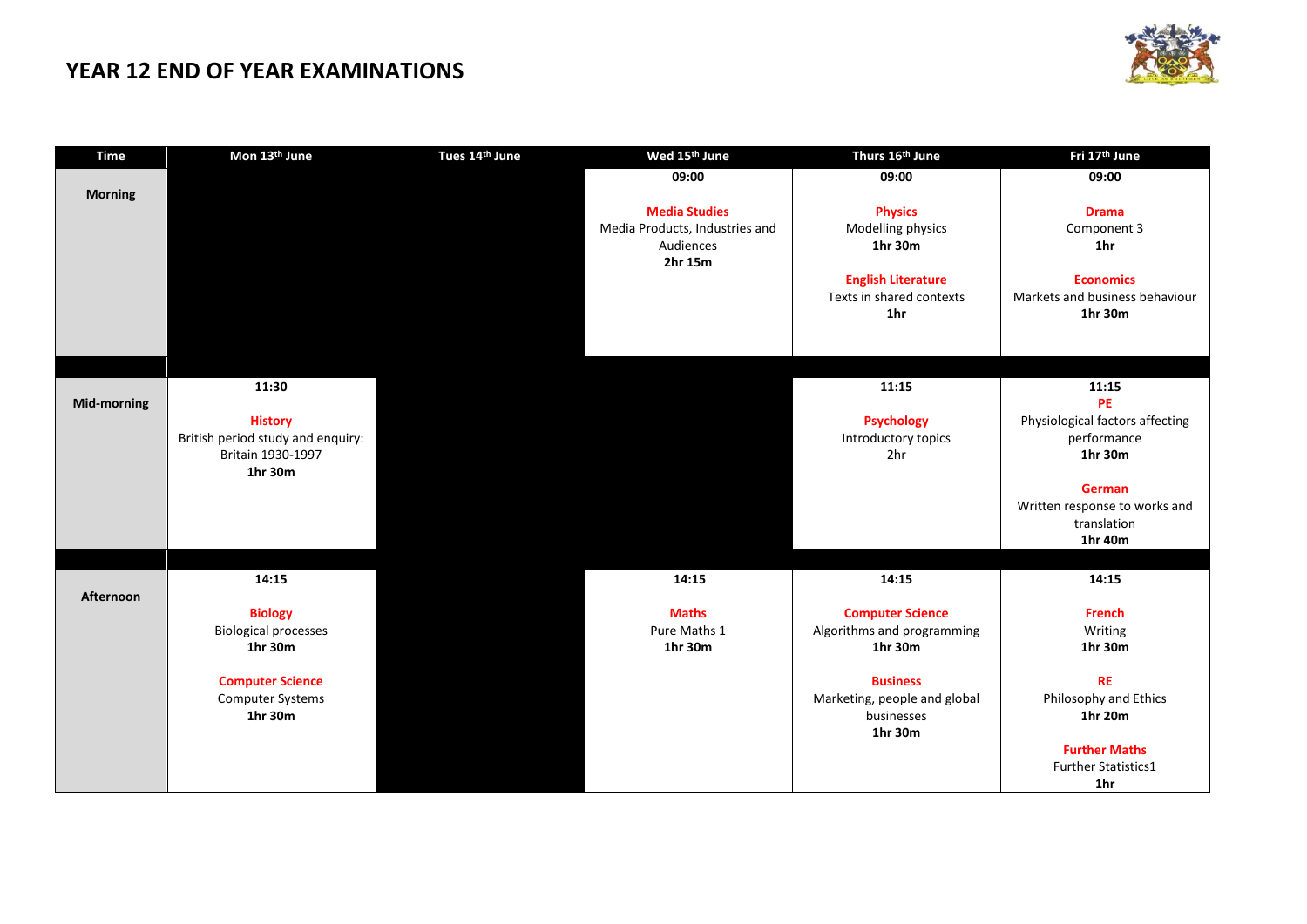

| <b>Time</b>        | Mon 20th June               | Tues 21st June                  | Wed 22 <sup>nd</sup> June | Thurs 23rd June | Fri 24th June                        |
|--------------------|-----------------------------|---------------------------------|---------------------------|-----------------|--------------------------------------|
|                    |                             | 09:00                           |                           |                 | 09:00                                |
| <b>Morning</b>     |                             |                                 |                           |                 |                                      |
|                    |                             | Geography                       |                           |                 | <b>Chemistry</b>                     |
|                    |                             | Human interactions              |                           |                 | <b>Advanced Organic and Physical</b> |
|                    |                             | 1hr 30m                         |                           |                 | Chemistry                            |
|                    |                             |                                 |                           |                 | 1hr 30m                              |
|                    |                             | <b>Spanish</b>                  |                           |                 |                                      |
|                    |                             | Writing                         |                           |                 | <b>French</b>                        |
|                    |                             | 1hr 30m                         |                           |                 | Listening, reading and writing       |
|                    |                             |                                 |                           |                 | 1hr 45m                              |
|                    |                             |                                 |                           |                 |                                      |
|                    |                             |                                 |                           |                 |                                      |
|                    |                             |                                 |                           |                 |                                      |
|                    | 11:15                       | 11:15                           |                           |                 | 11:15                                |
| <b>Mid-morning</b> | <b>Sociology</b>            | <b>Design Technology</b>        |                           |                 | <b>Business</b>                      |
|                    | Education with theory and   | Principles of Design and        |                           |                 | Business activities, decisions and   |
|                    | methods                     | Technology                      |                           |                 | strategy                             |
|                    | 2hr                         | 2 <sub>hr</sub>                 |                           |                 | 1hr 30m                              |
|                    |                             |                                 |                           |                 |                                      |
|                    |                             |                                 |                           |                 |                                      |
|                    | 14:15                       | 14:15                           |                           |                 | 14:15                                |
| <b>Afternoon</b>   |                             |                                 |                           |                 |                                      |
|                    | <b>Biology</b>              | <b>Chemistry</b>                |                           |                 | <b>Maths</b>                         |
|                    | <b>Biological diversity</b> | Advanced Inorganic and Physical |                           |                 | <b>Statistics &amp; Mechanics</b>    |
|                    | 1hr 30m                     | Chemistry                       |                           |                 | 1hr                                  |
|                    |                             | 1hr 30m                         |                           |                 |                                      |
|                    |                             |                                 |                           |                 |                                      |
|                    |                             | PE                              |                           |                 |                                      |
|                    |                             | Psychological factors affecting |                           |                 |                                      |
|                    |                             | performance                     |                           |                 |                                      |
|                    |                             | 1hr                             |                           |                 |                                      |